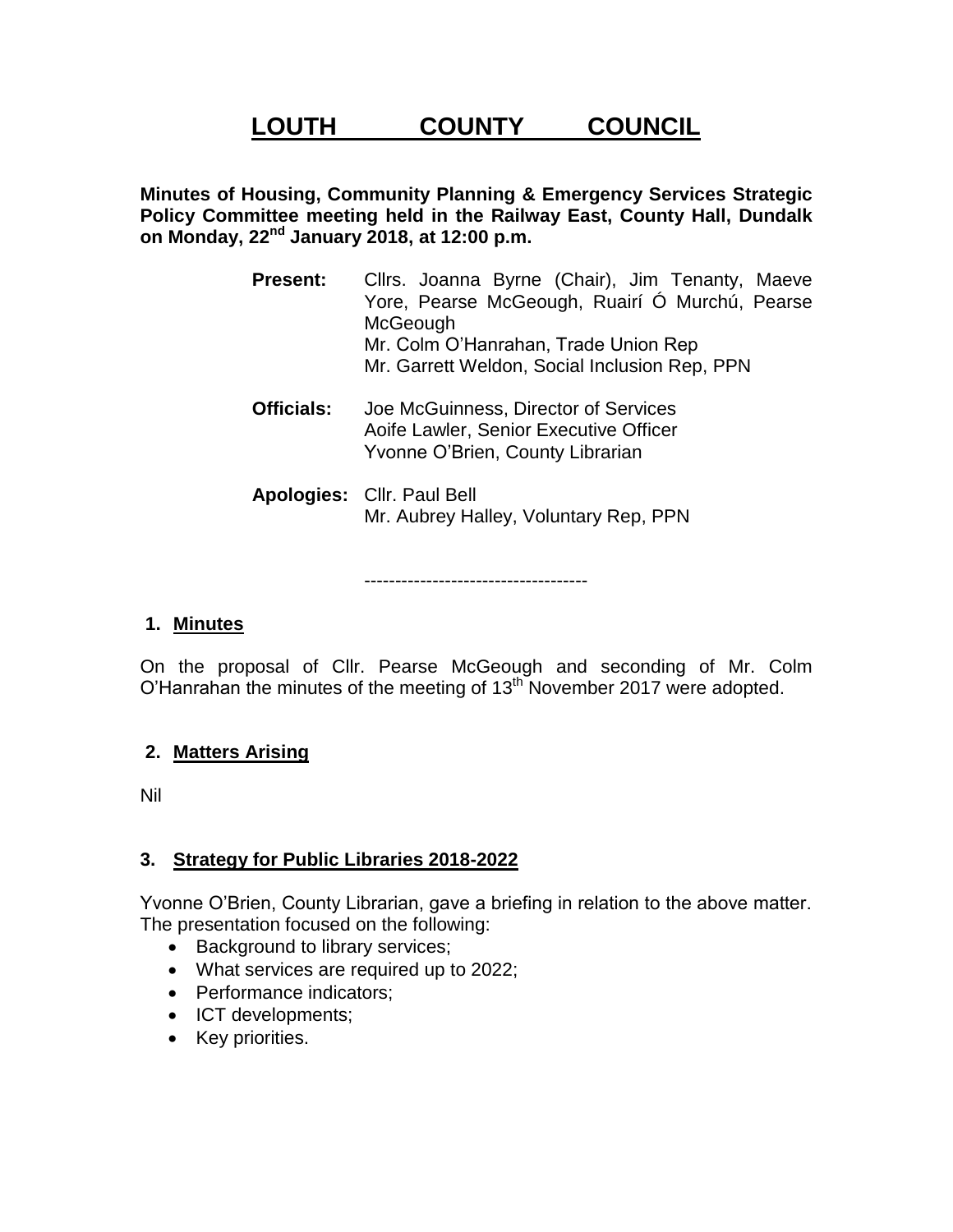The members welcomed the discussion, and a number of particular matters were discussed and raised by the members including the following:

- DkIT linkages;
- Digital literacy;
- Storytelling initiatives;
- Archive resource:
- ICT infrastructure;
- Over 55s and wellbeing outreach;
- Music generation;
- Lack of public awareness;
- E-services road show.

In conclusion the members welcomed the presentation and thanked County Librarian for same.

#### **4. A presentation by Ó Cualain Housing**

Hugh Brennan and John Moore of Ó Cualain Approved Housing Body gave a presentation in relation to a particular initiative that they have been championing in the Dublin City Council area. It was noted that to date they have focused specifically on providing affordable units to first time buyers in a self-help cooperative type scheme. They gave background in relation to their project and explored a number of options including:

- Identifying the affordable cohort;
- Common Charter;
- Funding and finance;
- Claw back arrangements;
- Funding matrix;
- Rent-to-own schemes;
- Unrelated positive consequences.

The members were particularly interested in this development and welcomed and congratulated Ó Cualain Approved Housing Body for their work to date. They encouraged Ó Cualain to have an interest in County Louth. A number of particular matters were offered in response including options such as:

- Credit unions:
- Assisting in their development proposals;
- The matter of anti-social behaviour and the Common Charter;
- The appetite for these developments in County Louth.

As indicated, the members welcomed the scheme and looked forward to further seeing further details from this housing body.